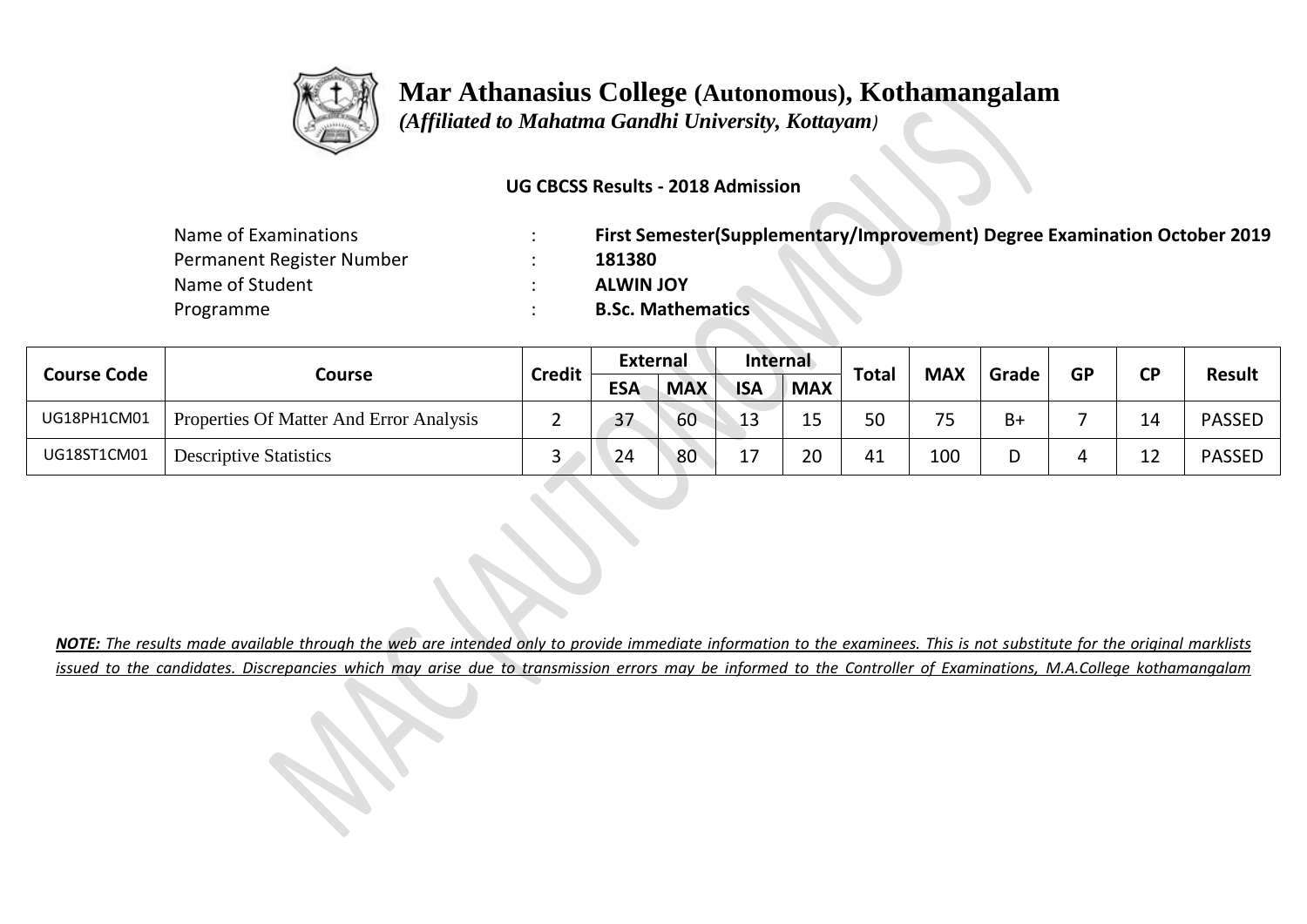

 *(Affiliated to Mahatma Gandhi University, Kottayam)*

#### **UG CBCSS Results - 2018 Admission**

| Name of Examinations      | First Semester(Supplementary/Improvement) Degree Examination October 2019 |
|---------------------------|---------------------------------------------------------------------------|
| Permanent Register Number | 181382                                                                    |
| Name of Student           | <b>ANJALI SAJEEVAN</b>                                                    |
| Programme                 | <b>B.Sc. Mathematics</b>                                                  |

| <b>Course Code</b> |                                         | <b>Credit</b> | <b>External</b>     |            | Internal     |            |       | <b>MAX</b>                    | Grade | <b>GP</b> | σD | <b>Result</b> |
|--------------------|-----------------------------------------|---------------|---------------------|------------|--------------|------------|-------|-------------------------------|-------|-----------|----|---------------|
|                    | Course                                  |               | <b>ESA</b>          | <b>MAX</b> | <b>ISA</b>   | <b>MAX</b> | Total |                               |       |           |    |               |
| UG18PH1CM01        | Properties Of Matter And Error Analysis |               | $\sim$ $\sim$<br>25 | 60         | <u>ــ ــ</u> | -<br>ᅩ     | 36    | $\overline{\phantom{a}}$<br>ັ |       |           | 10 | <b>PASSED</b> |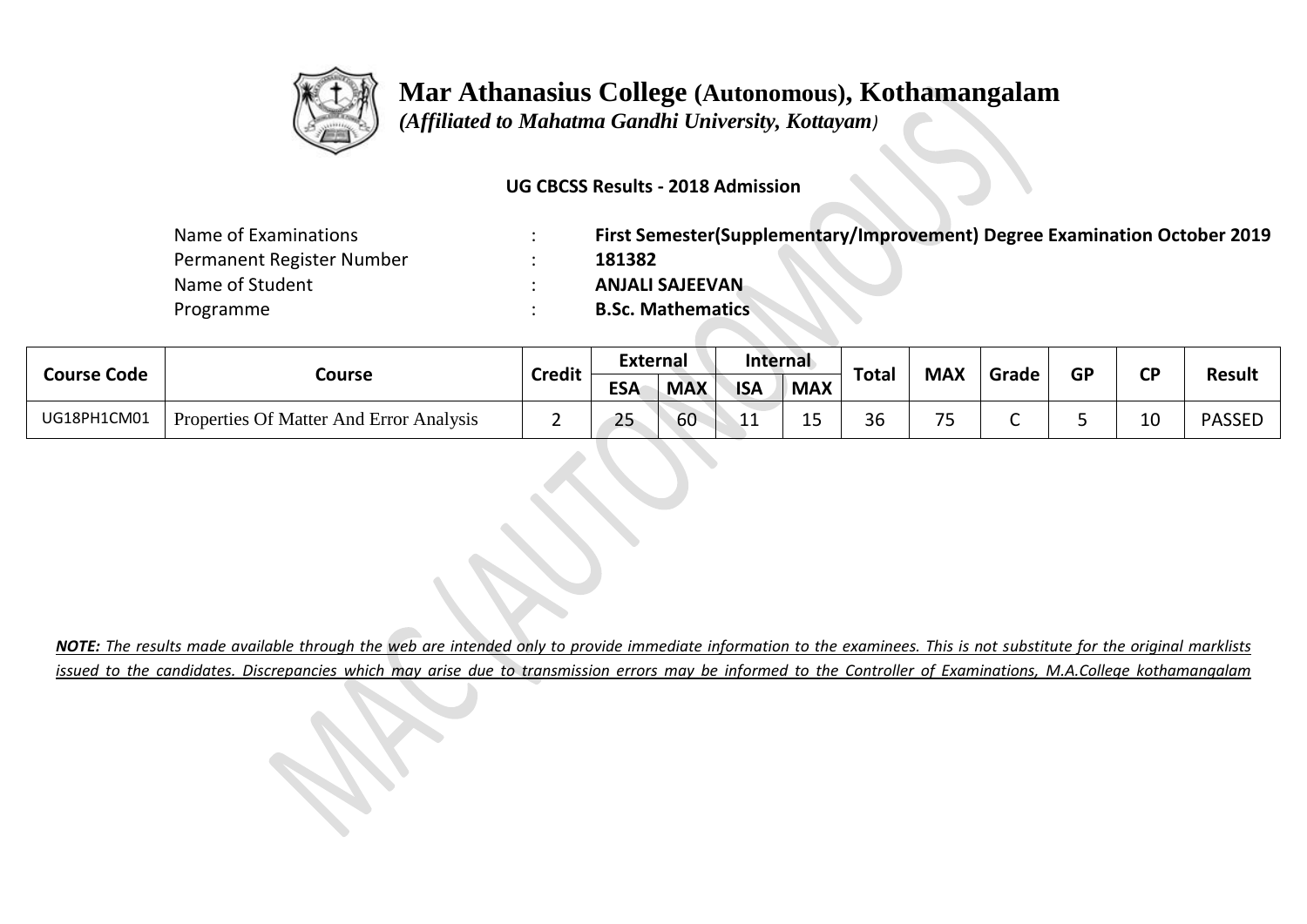

 *(Affiliated to Mahatma Gandhi University, Kottayam)*

#### **UG CBCSS Results - 2018 Admission**

| Name of Examinations      | First Semester(Supplementary/Improvement) Degree Examination October 2019 |
|---------------------------|---------------------------------------------------------------------------|
| Permanent Register Number | 181384                                                                    |
| Name of Student           | <b>ANU MATHAI</b>                                                         |
| Programme                 | <b>B.Sc. Mathematics</b>                                                  |

| <b>Course Code</b> | Course                 | <b>Credit</b> | <b>External</b> |            | Internal   |            |              | <b>MAX</b> |       | <b>GP</b> | rЬ | <b>Result</b> |
|--------------------|------------------------|---------------|-----------------|------------|------------|------------|--------------|------------|-------|-----------|----|---------------|
|                    |                        |               | <b>ESA</b>      | <b>MAX</b> | <b>ISA</b> | <b>MAX</b> | <b>Total</b> |            | Grade |           |    |               |
| UG18EN1CC01        | Fine-Tune Your English |               | 51              | 80         | 18         | 20         | 69           | 100        | $B+$  |           | 28 | <b>PASSED</b> |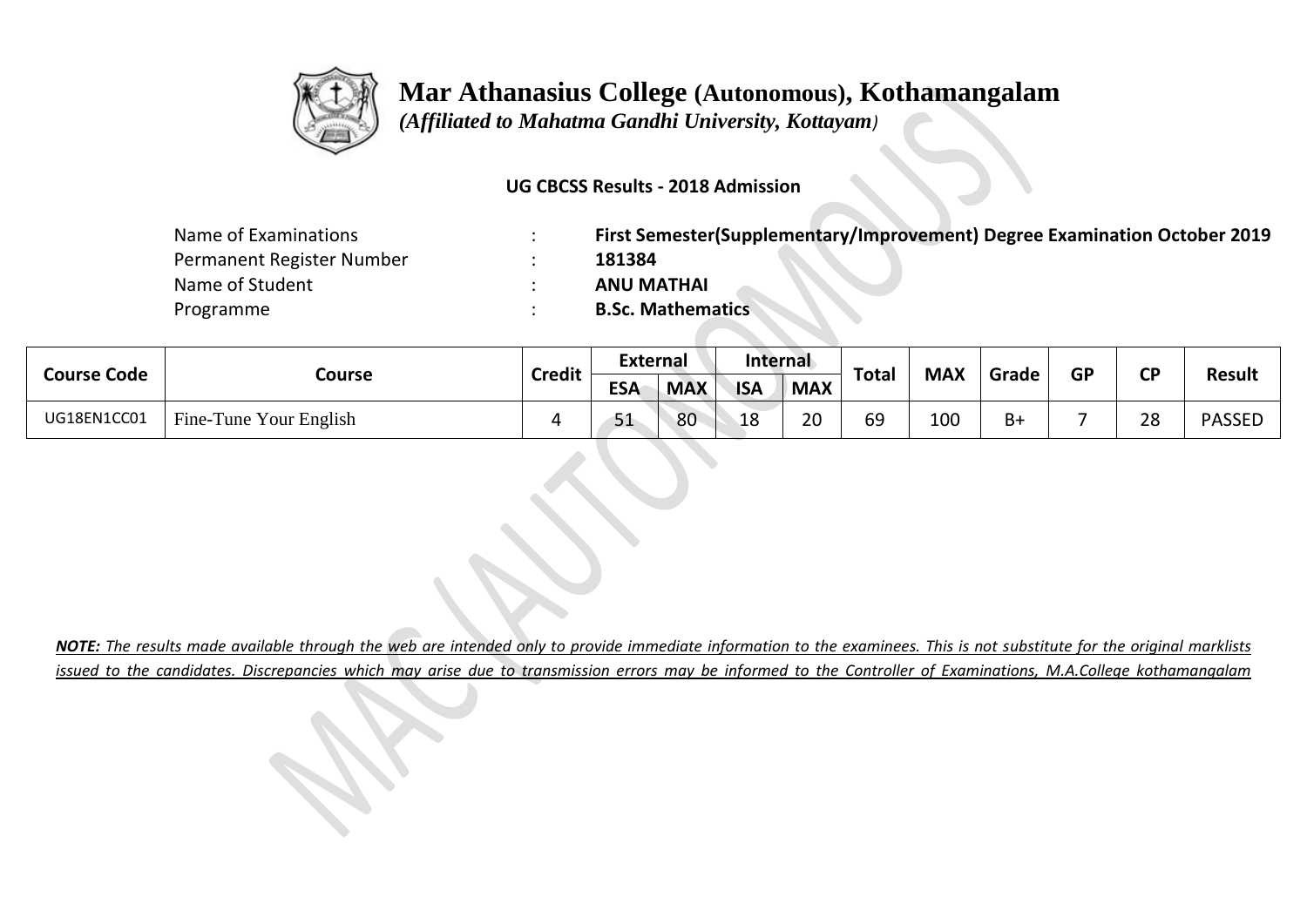

 *(Affiliated to Mahatma Gandhi University, Kottayam)*

#### **UG CBCSS Results - 2018 Admission**

| Name of Examinations      | First Semester(Supplementary/Improvement) Degree Examination October 2019 |
|---------------------------|---------------------------------------------------------------------------|
| Permanent Register Number | 181385                                                                    |
| Name of Student           | <b>APARNA BINOY</b>                                                       |
| Programme                 | <b>B.Sc. Mathematics</b>                                                  |

| <b>Course Code</b> |                                         | <b>Credit</b> | <b>External</b> |            | Internal   |            | <b>Total</b> | <b>MAX</b> | Grade | <b>GP</b> | ΓD | <b>Result</b> |
|--------------------|-----------------------------------------|---------------|-----------------|------------|------------|------------|--------------|------------|-------|-----------|----|---------------|
|                    | Course                                  |               | <b>ESA</b>      | <b>MAX</b> | <b>ISA</b> | <b>MAX</b> |              |            |       |           |    |               |
| UG18MT1CR01        | <b>Foundations Of Mathematics</b>       | ــ            | 31              | 80         | . –        | 20         | 48           | 100        |       |           |    | <b>PASSED</b> |
| UG18PH1CM01        | Properties Of Matter And Error Analysis | <u>_</u>      | $-47$           | 60         | 10         | 1 E<br>ᅩ   | 57           | フロ<br>ر .  |       |           | TС | <b>PASSED</b> |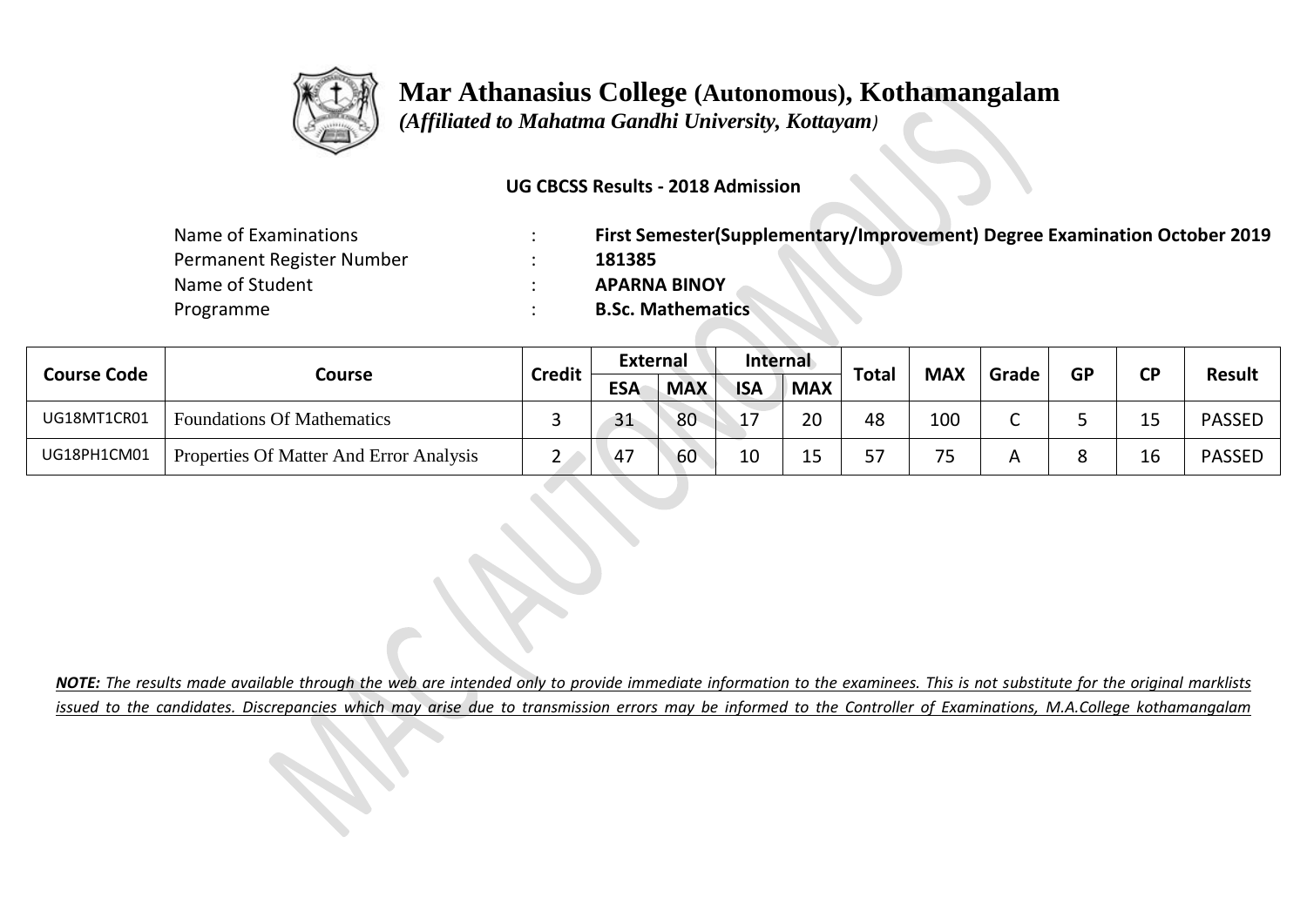

 *(Affiliated to Mahatma Gandhi University, Kottayam)*

#### **UG CBCSS Results - 2018 Admission**

| Name of Examinations      | First Semester(Supplementary/Improvement) Degree Examination October 2019 |
|---------------------------|---------------------------------------------------------------------------|
| Permanent Register Number | 181386                                                                    |
| Name of Student           | <b>ARAVIND SUNIL</b>                                                      |
| Programme                 | <b>B.Sc. Mathematics</b>                                                  |

| <b>Course Code</b> |                                         | <b>Credit</b> | <b>External</b> |            | Internal   |            | <b>Total</b> | <b>MAX</b>            |       | <b>GP</b> | ΓD | <b>Result</b> |
|--------------------|-----------------------------------------|---------------|-----------------|------------|------------|------------|--------------|-----------------------|-------|-----------|----|---------------|
|                    | Course                                  |               | <b>ESA</b>      | <b>MAX</b> | <b>ISA</b> | <b>MAX</b> |              |                       | Grade |           |    |               |
| UG18MT1CR01        | <b>Foundations Of Mathematics</b>       | سه            | 50              | 80         | 12         | 20         | 62           | 100                   |       |           | 18 | <b>PASSED</b> |
| UG18PH1CM01        | Properties Of Matter And Error Analysis | <u>_</u>      | 27              | 60         | 11<br>ᆂᆂ   | 15<br>ᅩ    | 38           | 7 <sub>5</sub><br>. J |       |           | 10 | <b>PASSED</b> |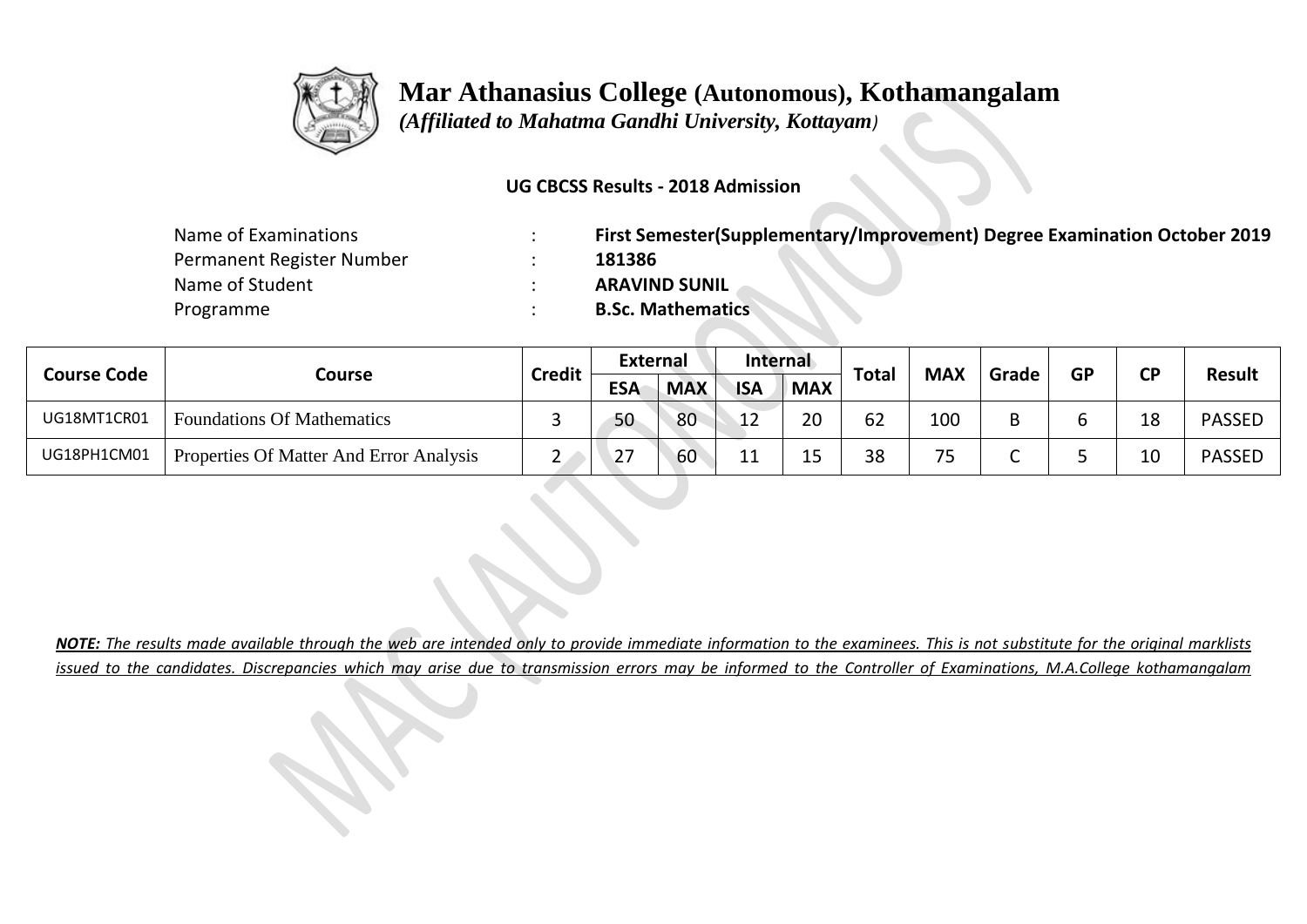

 *(Affiliated to Mahatma Gandhi University, Kottayam)*

#### **UG CBCSS Results - 2018 Admission**

| Name of Examinations      | First Semester(Supplementary/Improvement) Degree Examination October 2019 |
|---------------------------|---------------------------------------------------------------------------|
| Permanent Register Number | 181387                                                                    |
| Name of Student           | <b>ATHIRA SUNDARAN</b>                                                    |
| Programme                 | <b>B.Sc. Mathematics</b>                                                  |

| <b>Course Code</b> | Course                            | <b>Credit</b> | External   |            | Internal   |            | <b>Total</b> | <b>MAX</b> |       | <b>GP</b> | σD          | <b>Result</b> |
|--------------------|-----------------------------------|---------------|------------|------------|------------|------------|--------------|------------|-------|-----------|-------------|---------------|
|                    |                                   |               | <b>ESA</b> | <b>MAX</b> | <b>ISA</b> | <b>MAX</b> |              |            | Grade |           |             |               |
| UG18MT1CR01        | <b>Foundations Of Mathematics</b> |               | 26         | 80         | ب بات      | ാറ<br>∼    | 41           | 100        |       |           | ໍ່<br>- - 1 | <b>PASSED</b> |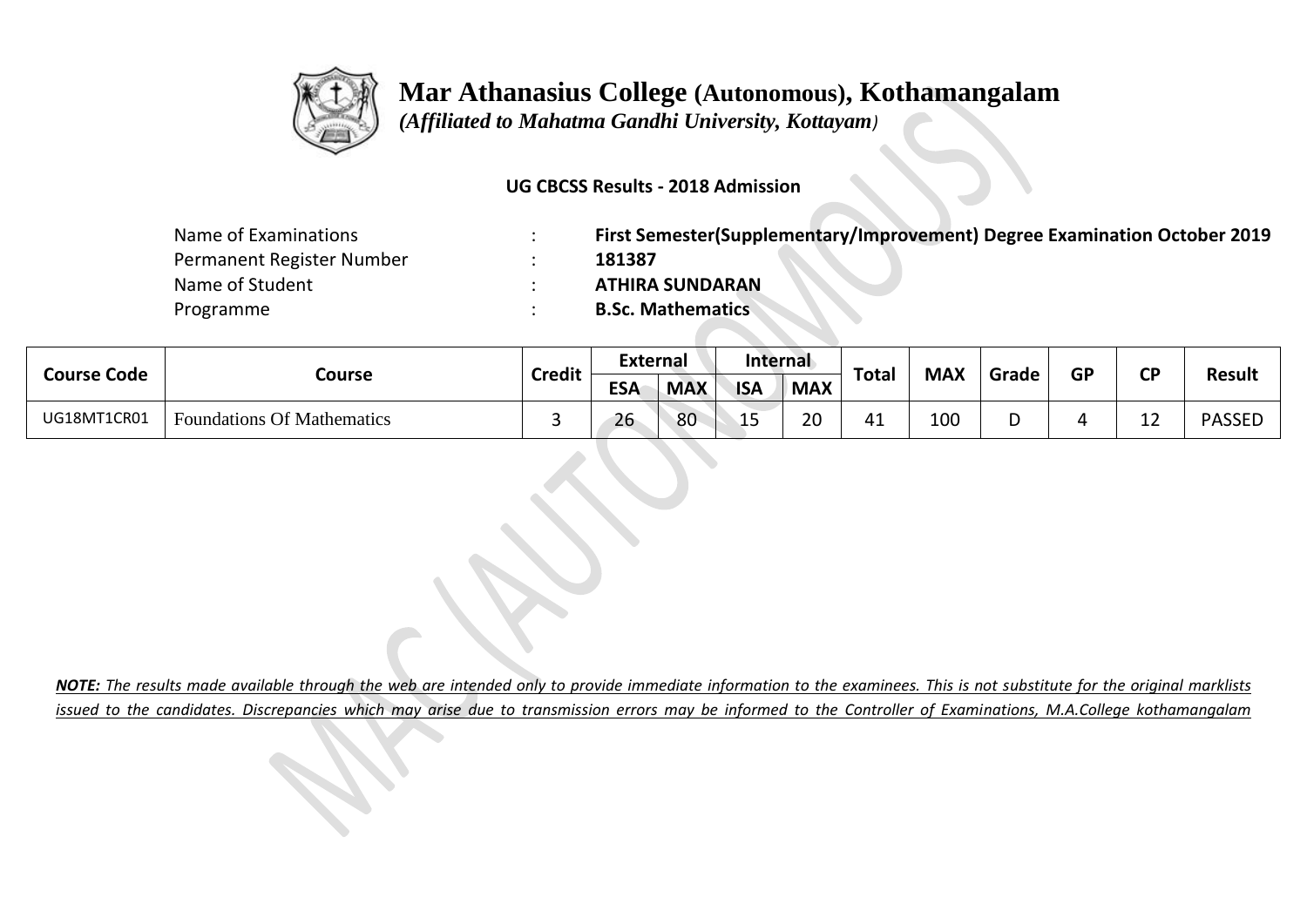

 *(Affiliated to Mahatma Gandhi University, Kottayam)*

#### **UG CBCSS Results - 2018 Admission**

| Name of Examinations      | First Semester(Supplementary/Improvement) Degree Examination October 2019 |
|---------------------------|---------------------------------------------------------------------------|
| Permanent Register Number | 181388                                                                    |
| Name of Student           | <b>BINI JOSE</b>                                                          |
| Programme                 | <b>B.Sc. Mathematics</b>                                                  |

| <b>Course Code</b> | Course                            | <b>Credit</b> | <b>External</b> |            | Internal   |            | <b>Total</b> | <b>MAX</b> | Grade | <b>GP</b> | ΓD | <b>Result</b> |
|--------------------|-----------------------------------|---------------|-----------------|------------|------------|------------|--------------|------------|-------|-----------|----|---------------|
|                    |                                   |               | <b>ESA</b>      | <b>MAX</b> | <b>ISA</b> | <b>MAX</b> |              |            |       |           |    |               |
| UG18MT1CR01        | <b>Foundations Of Mathematics</b> | ــ            | 45              | 80         | 19         | 20         | 64           | 100        |       |           | 18 | <b>PASSED</b> |
| UG18ST1CM01        | <b>Descriptive Statistics</b>     | ັ             | 41              | 80         | 18         | 20         | 59           | 100        |       |           | 18 | <b>PASSED</b> |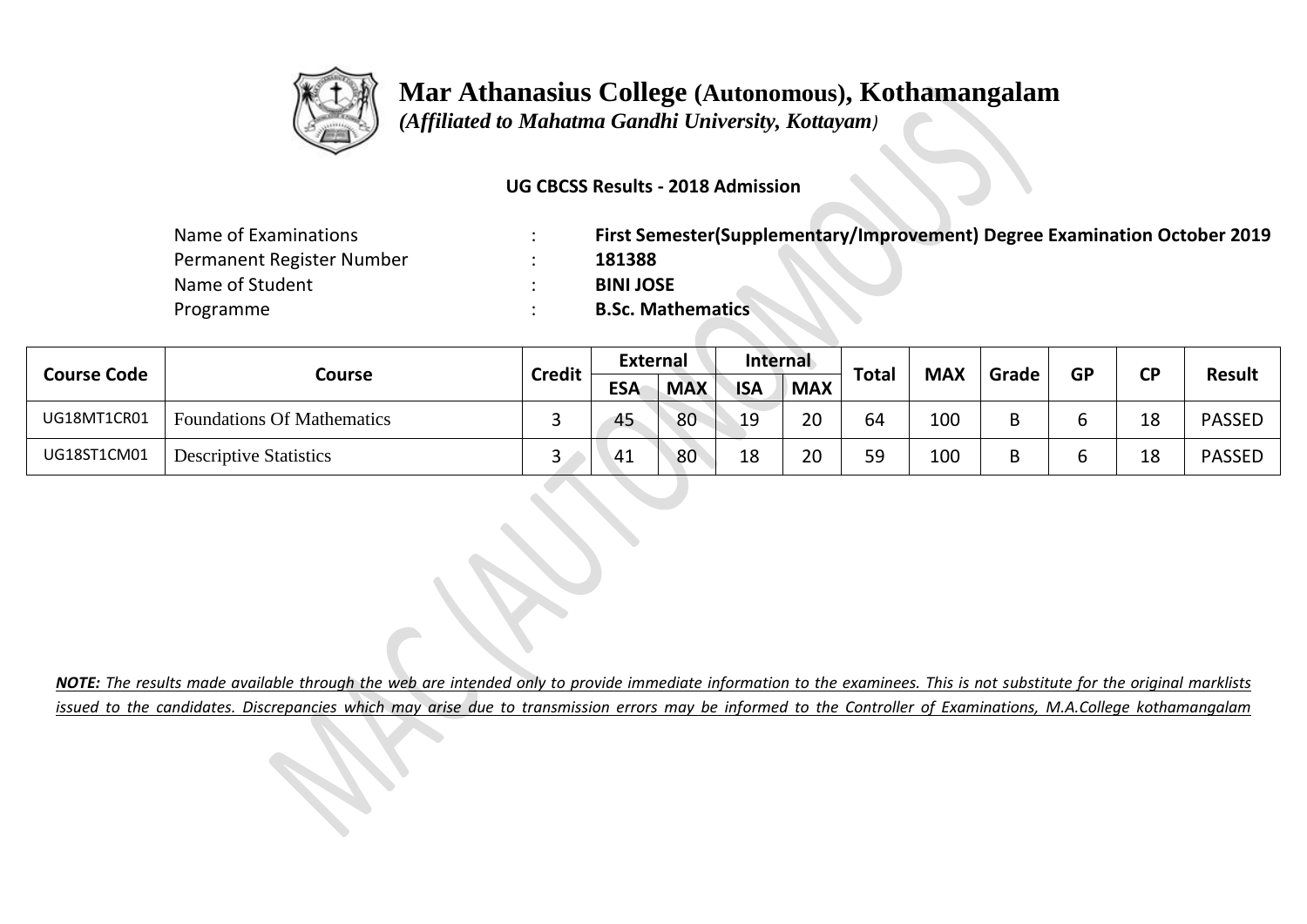

 *(Affiliated to Mahatma Gandhi University, Kottayam)*

#### **UG CBCSS Results - 2018 Admission**

| Name of Examinations      | First Semester(Supplementary/Improvement) Degree Examination October 2019 |
|---------------------------|---------------------------------------------------------------------------|
| Permanent Register Number | 181393                                                                    |
| Name of Student           | <b>SHAHANA S THAZHAKAL</b>                                                |
| Programme                 | <b>B.Sc. Mathematics</b>                                                  |

| <b>Course Code</b> | Course                            | <b>Credit</b> | External   |            | Internal   |            | <b>Total</b> | <b>MAX</b> |       | <b>GP</b> | σD |               |
|--------------------|-----------------------------------|---------------|------------|------------|------------|------------|--------------|------------|-------|-----------|----|---------------|
|                    |                                   |               | <b>ESA</b> | <b>MAX</b> | <b>ISA</b> | <b>MAX</b> |              |            | Grade |           |    | <b>Result</b> |
| UG18MT1CR01        | <b>Foundations Of Mathematics</b> |               | Ab         | 80         | - 11 A     | າ∩<br>∠∪   |              | 100        |       |           |    | FAILED        |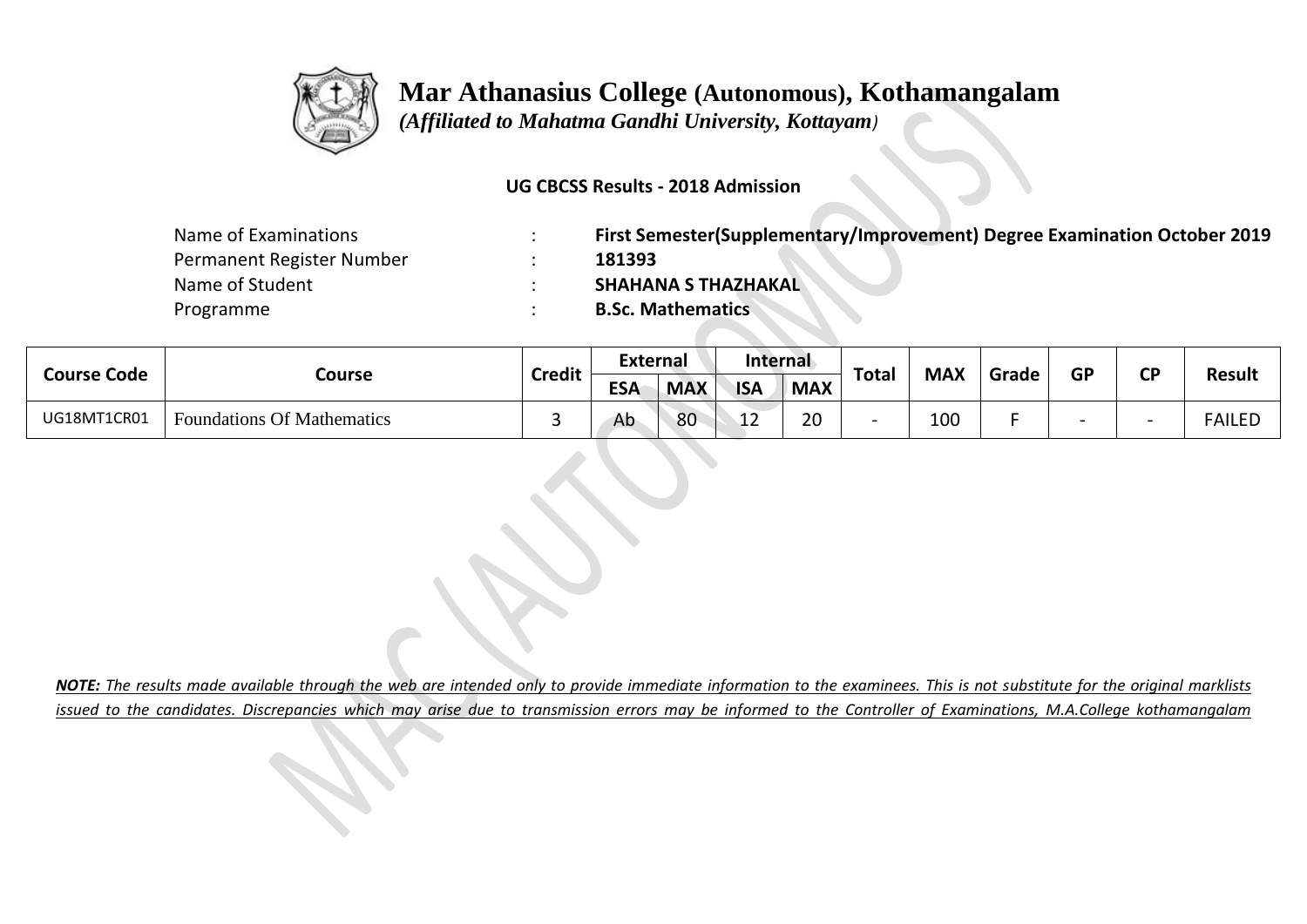

 *(Affiliated to Mahatma Gandhi University, Kottayam)*

#### **UG CBCSS Results - 2018 Admission**

| Name of Examinations      | First Semester(Supplementary/Improvement) Degree Examination October 2019 |
|---------------------------|---------------------------------------------------------------------------|
| Permanent Register Number | 181394                                                                    |
| Name of Student           | <b>SREEJITH BABU</b>                                                      |
| Programme                 | <b>B.Sc. Mathematics</b>                                                  |

|                    | Course                        | <b>Credit</b> | External   |            | Internal   |            | <b>Total</b>          | <b>MAX</b> | Grade | <b>GP</b> | σD        |               |
|--------------------|-------------------------------|---------------|------------|------------|------------|------------|-----------------------|------------|-------|-----------|-----------|---------------|
| <b>Course Code</b> |                               |               | <b>ESA</b> | <b>MAX</b> | <b>ISA</b> | <b>MAX</b> |                       |            |       |           |           | <b>Result</b> |
| UG18ST1CM01        | <b>Descriptive Statistics</b> |               | 45         | 80         |            | ാറ<br>∠∪   | E <sub>2</sub><br>ں ر | 100        |       |           | . .<br>-- | <b>PASSED</b> |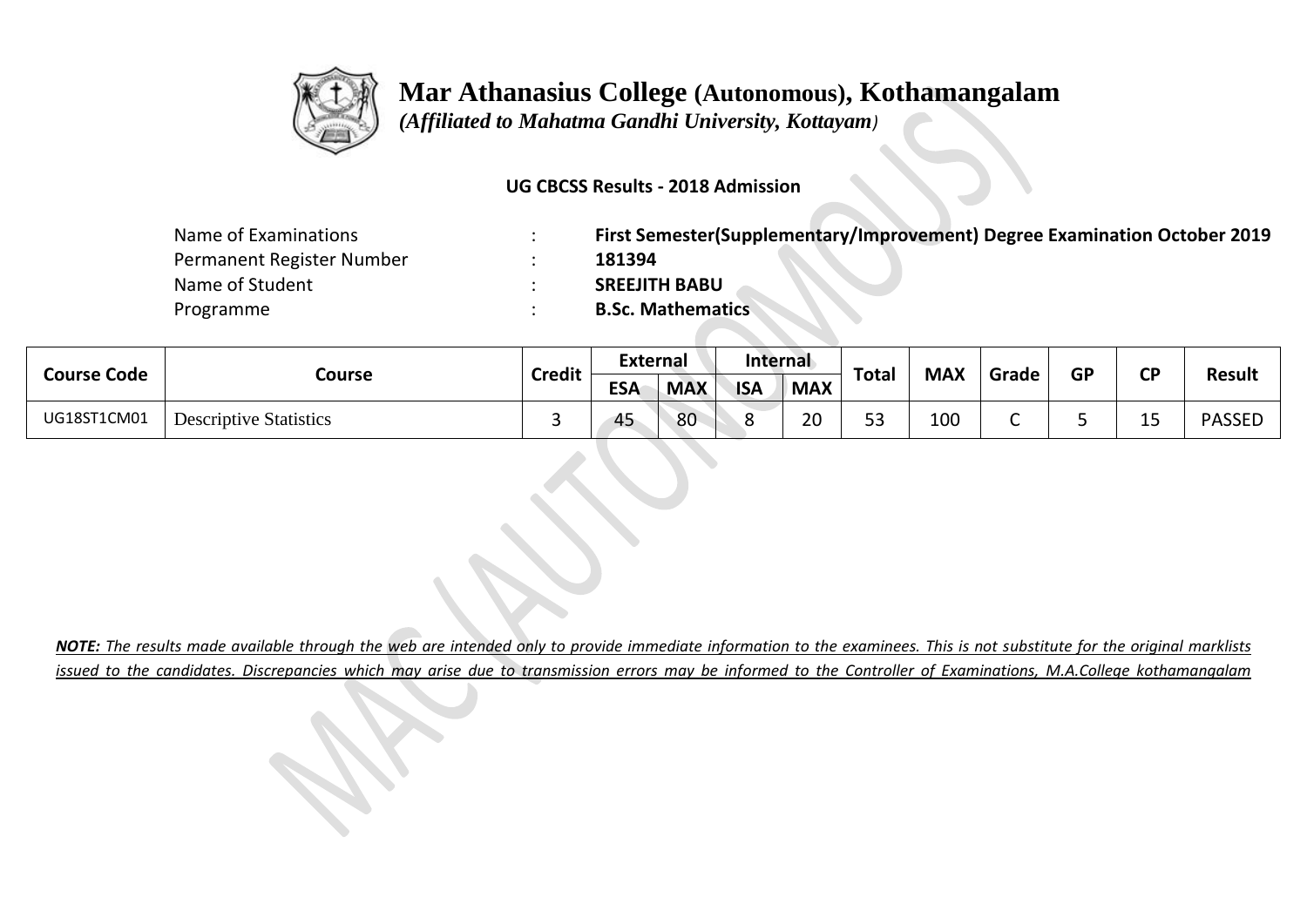

 *(Affiliated to Mahatma Gandhi University, Kottayam)*

#### **UG CBCSS Results - 2018 Admission**

| Name of Examinations      | First Semester(Supplementary/Improvement) Degree Examination October 2019 |
|---------------------------|---------------------------------------------------------------------------|
| Permanent Register Number | 181395                                                                    |
| Name of Student           | <b>ABHIRAMI P P</b>                                                       |
| Programme                 | <b>B.Sc. Mathematics</b>                                                  |

| <b>Course Code</b> |                                         | <b>Credit</b> | <b>External</b> |            | <b>Internal</b> |            | <b>Total</b> | <b>MAX</b> |       | <b>GP</b> | ΓD  | <b>Result</b> |
|--------------------|-----------------------------------------|---------------|-----------------|------------|-----------------|------------|--------------|------------|-------|-----------|-----|---------------|
|                    | Course                                  |               | <b>ESA</b>      | <b>MAX</b> | <b>ISA</b>      | <b>MAX</b> |              |            | Grade |           |     |               |
| UG18MT1CR01        | <b>Foundations Of Mathematics</b>       |               | 50              | 80         | 16              | 20         | 66           | 100        | $B+$  |           | า 1 | <b>PASSED</b> |
| UG18PH1CM01        | Properties Of Matter And Error Analysis |               | 54              | 60         |                 | 1 E<br>--  | 63           | フロ<br>ر .  |       |           |     | <b>PASSED</b> |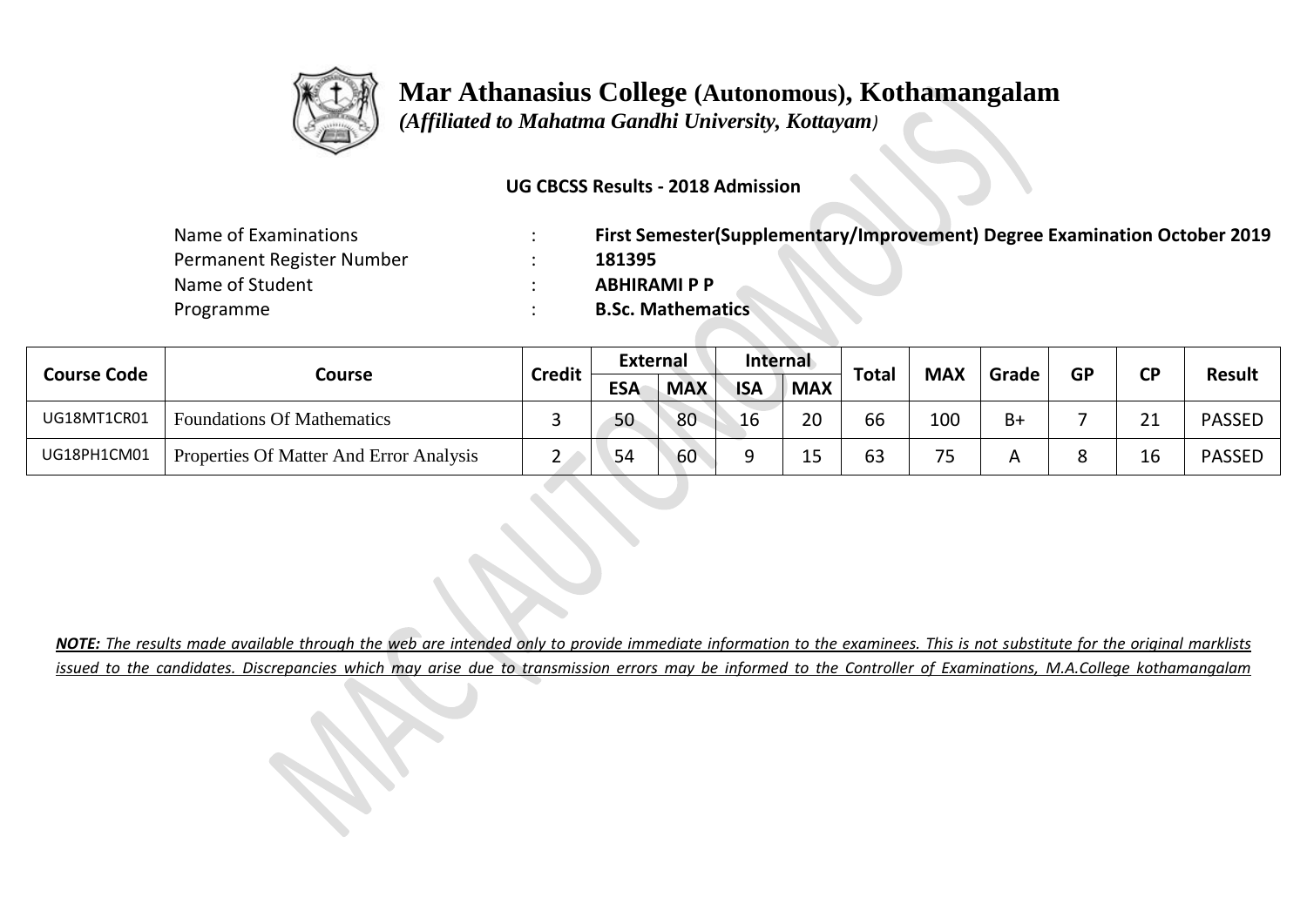

 *(Affiliated to Mahatma Gandhi University, Kottayam)*

#### **UG CBCSS Results - 2018 Admission**

| Name of Examinations      | First Semester(Supplementary/Improvement) Degree Examination October 2019 |
|---------------------------|---------------------------------------------------------------------------|
| Permanent Register Number | 181398                                                                    |
| Name of Student           | <b>ANN MARIYA TOMY</b>                                                    |
| Programme                 | <b>B.Sc. Mathematics</b>                                                  |

|                    |                        | <b>Credit</b> | <b>External</b> |            | Internal   |            |       | <b>MAX</b> | Grade | <b>GP</b> | ΓD | <b>Result</b> |
|--------------------|------------------------|---------------|-----------------|------------|------------|------------|-------|------------|-------|-----------|----|---------------|
| <b>Course Code</b> | Course                 |               | <b>ESA</b>      | <b>MAX</b> | <b>ISA</b> | <b>MAX</b> | Total |            |       |           |    |               |
| UG18EN1CC01        | Fine-Tune Your English |               | 67              | 80         | 19         | 20         | 86    | 100        | A+    |           | 36 | <b>PASSED</b> |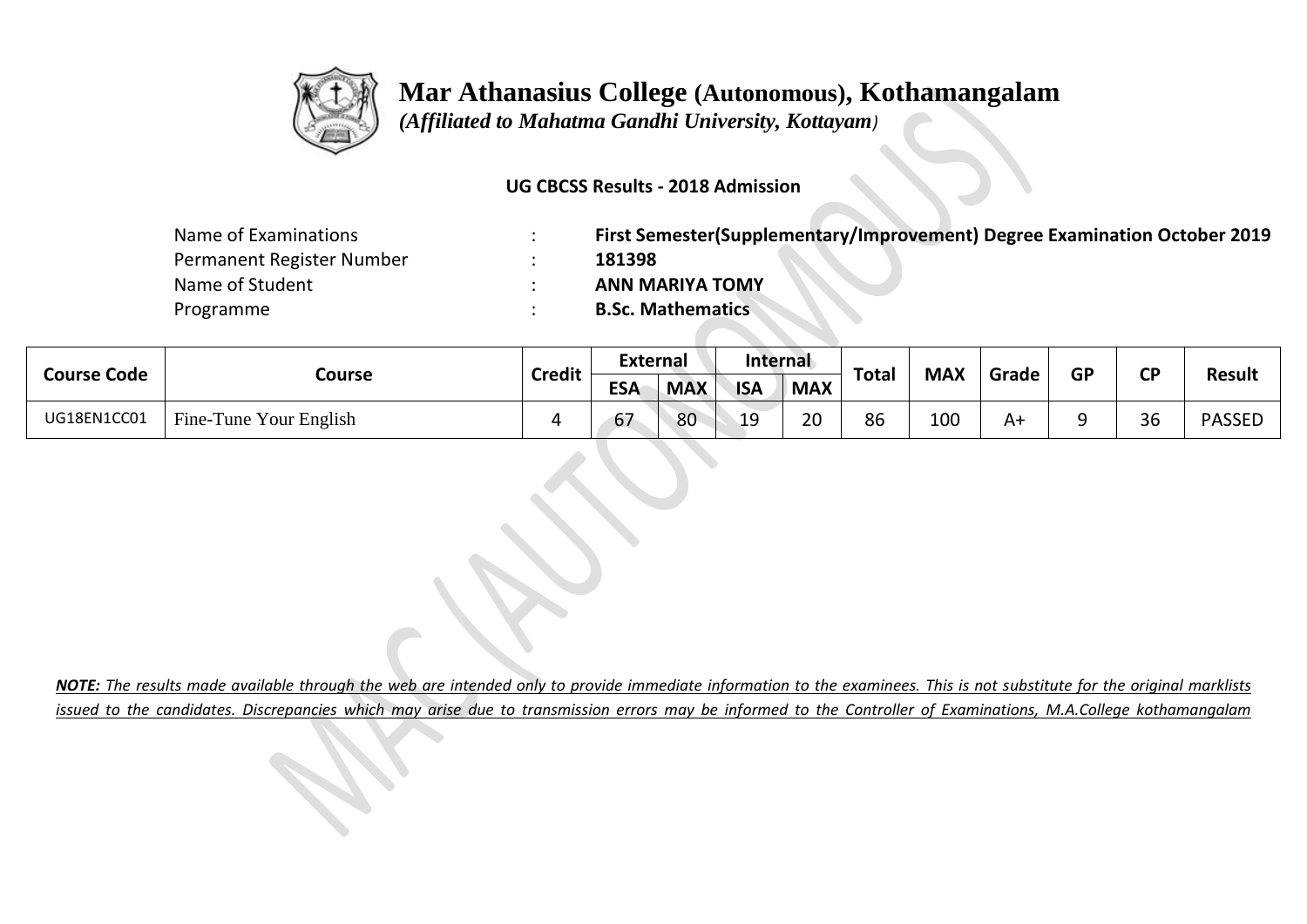

 *(Affiliated to Mahatma Gandhi University, Kottayam)*

#### **UG CBCSS Results - 2018 Admission**

| Name of Examinations      | First Semester(Supplementary/Improvement) Degree Examination October 2019 |
|---------------------------|---------------------------------------------------------------------------|
| Permanent Register Number | 181399                                                                    |
| Name of Student           | <b>BIYA ANNA JACOB</b>                                                    |
| Programme                 | <b>B.Sc. Mathematics</b>                                                  |

| <b>Course Code</b> |                      | <b>Credit</b> | <b>External</b> |            | Internal   |            | <b>Total</b> | <b>MAX</b> | Grade | <b>CD</b> | <b>Result</b> |
|--------------------|----------------------|---------------|-----------------|------------|------------|------------|--------------|------------|-------|-----------|---------------|
|                    | Course               |               | <b>ESA</b>      | <b>MAX</b> | <b>ISA</b> | <b>MAX</b> |              |            |       | <b>GP</b> |               |
| UG18EN1CC02        | Pearls From The Deep |               | 51              | 80         | 16         | 20         | 67           | 100        | B+    | ີ         | <b>PASSED</b> |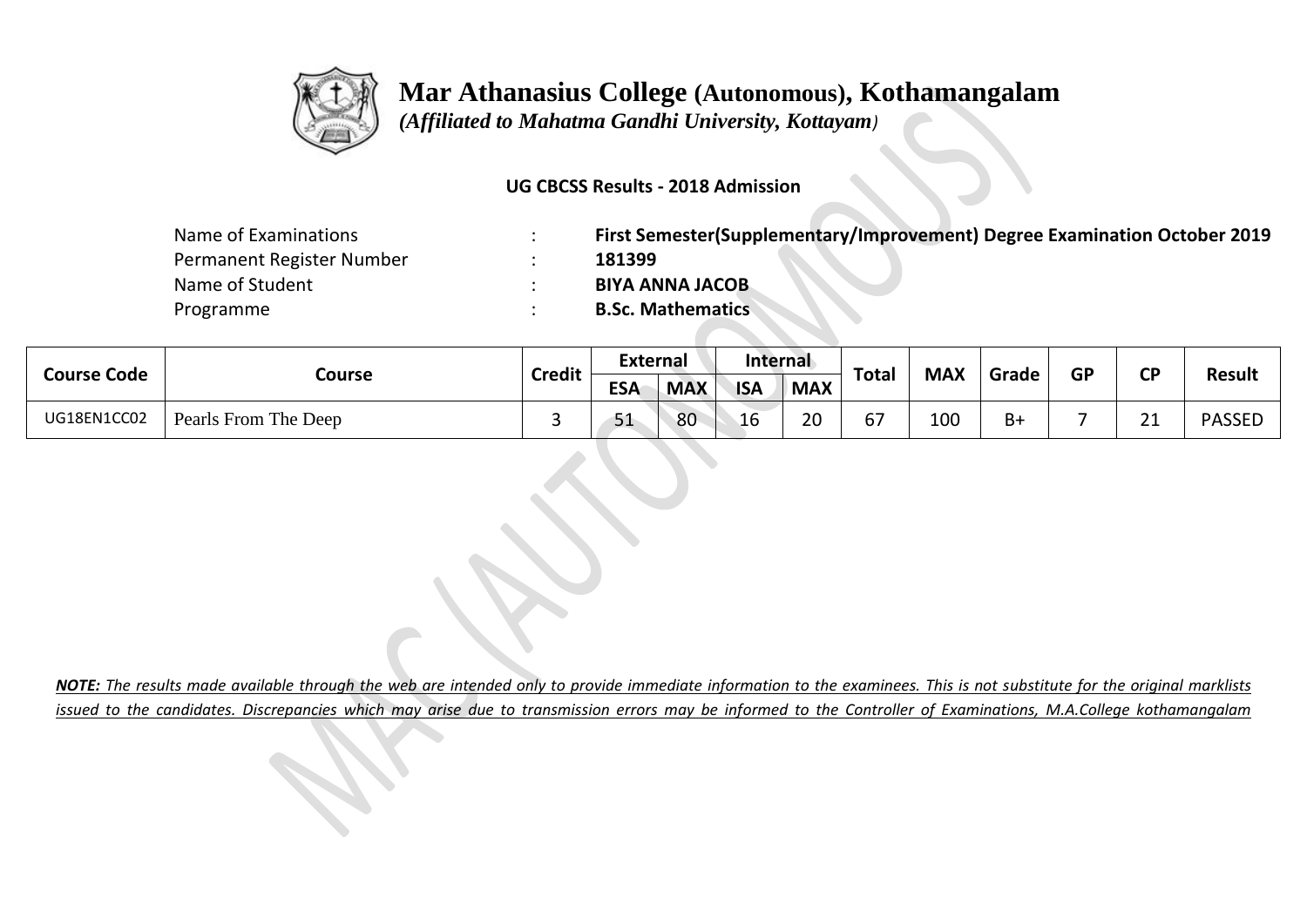

 *(Affiliated to Mahatma Gandhi University, Kottayam)*

#### **UG CBCSS Results - 2018 Admission**

| Name of Examinations      | First Semester(Supplementary/Improvement) Degree Examination October 2019 |
|---------------------------|---------------------------------------------------------------------------|
| Permanent Register Number | 181400                                                                    |
| Name of Student           | <b>ELIZABETH SARA ROY</b>                                                 |
| Programme                 | <b>B.Sc. Mathematics</b>                                                  |

| <b>Course Code</b> |                                         | <b>Credit</b> | <b>External</b> |            | Internal    |            | Total | <b>MAX</b>                    | Grade | <b>GP</b> | <b>CD</b>          | <b>Result</b> |
|--------------------|-----------------------------------------|---------------|-----------------|------------|-------------|------------|-------|-------------------------------|-------|-----------|--------------------|---------------|
|                    | Course                                  |               | <b>ESA</b>      | <b>MAX</b> | <b>ISA</b>  | <b>MAX</b> |       |                               |       |           |                    |               |
| UG18PH1CM01        | Properties Of Matter And Error Analysis |               | 33              | 60         | $\sim$<br>ᅩ | -<br>ᅩ     | 48    | $\overline{\phantom{a}}$<br>ັ |       |           | <u> ລ</u><br>-- -- | <b>PASSED</b> |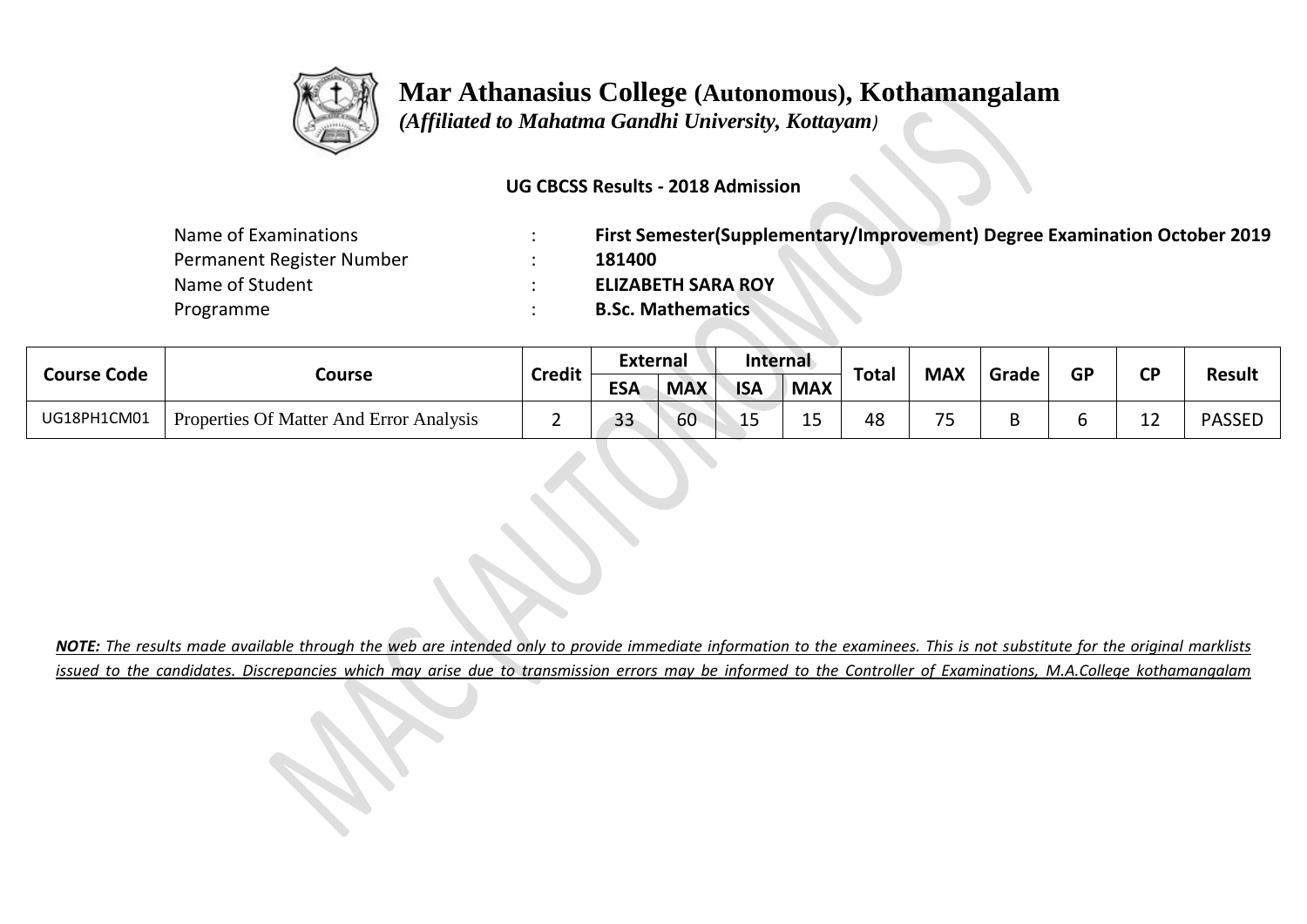

 *(Affiliated to Mahatma Gandhi University, Kottayam)*

#### **UG CBCSS Results - 2018 Admission**

| Name of Examinations      | First Semester(Supplementary/Improvement) Degree Examination October 2019 |
|---------------------------|---------------------------------------------------------------------------|
| Permanent Register Number | 181401                                                                    |
| Name of Student           | <b>GIBIN REJI</b>                                                         |
| Programme                 | <b>B.Sc. Mathematics</b>                                                  |

| <b>Course Code</b> |                                         | <b>Credit</b> | External   |            | Internal   |             |              | <b>MAX</b>               |       | <b>GP</b> | σD       |               |
|--------------------|-----------------------------------------|---------------|------------|------------|------------|-------------|--------------|--------------------------|-------|-----------|----------|---------------|
|                    | Course                                  |               | <b>ESA</b> | <b>MAX</b> | <b>ISA</b> | <b>MAX</b>  | <b>Total</b> |                          | Grade |           |          | <b>Result</b> |
| UG18PH1CM01        | Properties Of Matter And Error Analysis | -             | 50         | 60         | 14         | $\sim$<br>ᅩ | 64           | $\overline{\phantom{a}}$ | A٠    |           | 1 ດ<br>∸ | <b>PASSED</b> |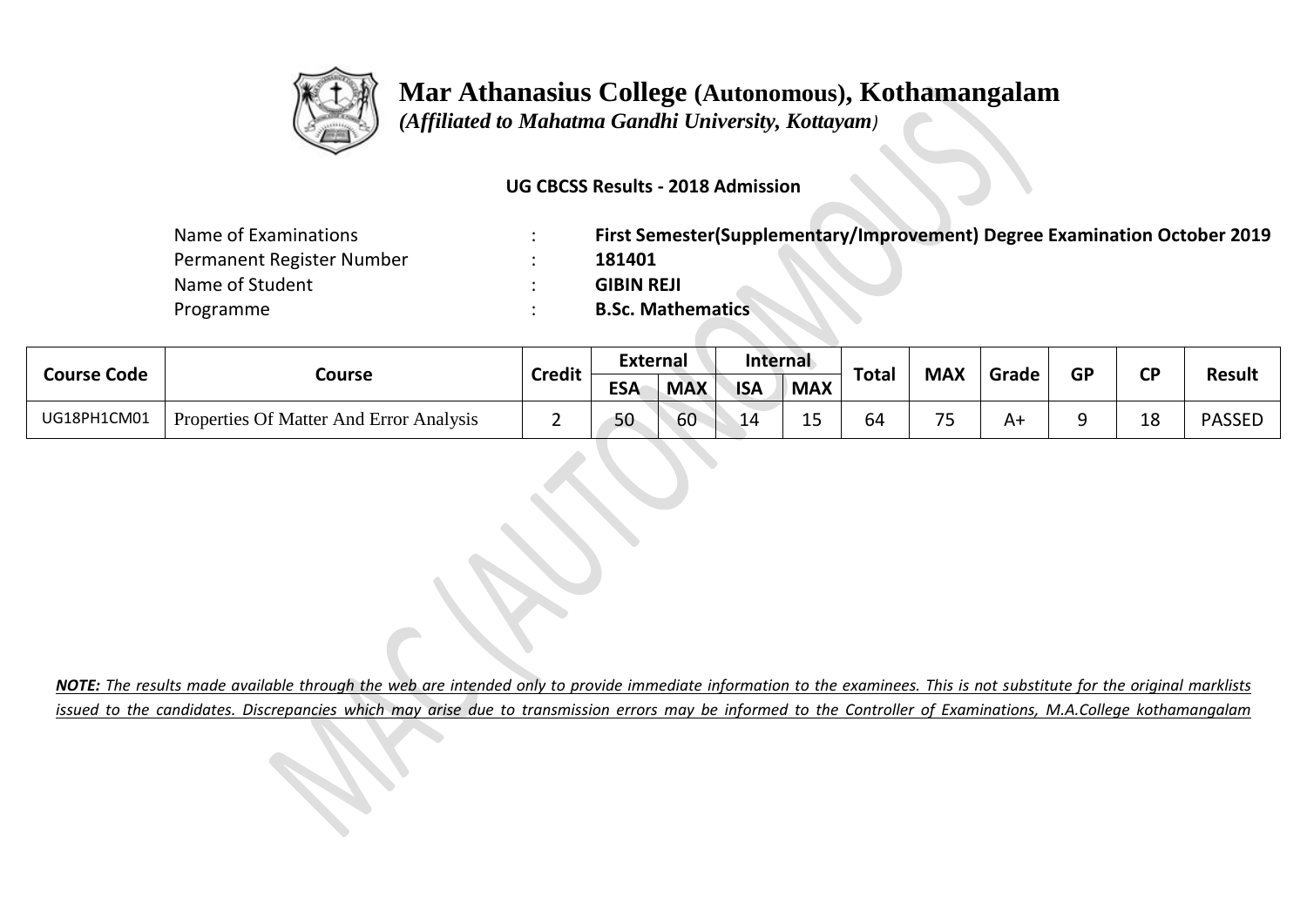

 *(Affiliated to Mahatma Gandhi University, Kottayam)*

#### **UG CBCSS Results - 2018 Admission**

| Name of Examinations      | First Semester(Supplementary/Improvement) Degree Examination October 2019 |
|---------------------------|---------------------------------------------------------------------------|
| Permanent Register Number | 181404                                                                    |
| Name of Student           | <b>MIDHUNA SHAJAN</b>                                                     |
| Programme                 | <b>B.Sc. Mathematics</b>                                                  |

| <b>Course Code</b> | Course                 | <b>Credit</b> | External   |            | Internal   |            |              | <b>MAX</b> |       | <b>GP</b> | σD |               |
|--------------------|------------------------|---------------|------------|------------|------------|------------|--------------|------------|-------|-----------|----|---------------|
|                    |                        |               | <b>ESA</b> | <b>MAX</b> | <b>ISA</b> | <b>MAX</b> | <b>Total</b> |            | Grade |           |    | <b>Result</b> |
| UG18EN1CC01        | Fine-Tune Your English |               | 39         | 80         | 18         | ാറ<br>∠∪   | ᄗ<br>، ب     | 100        |       |           | 24 | <b>PASSED</b> |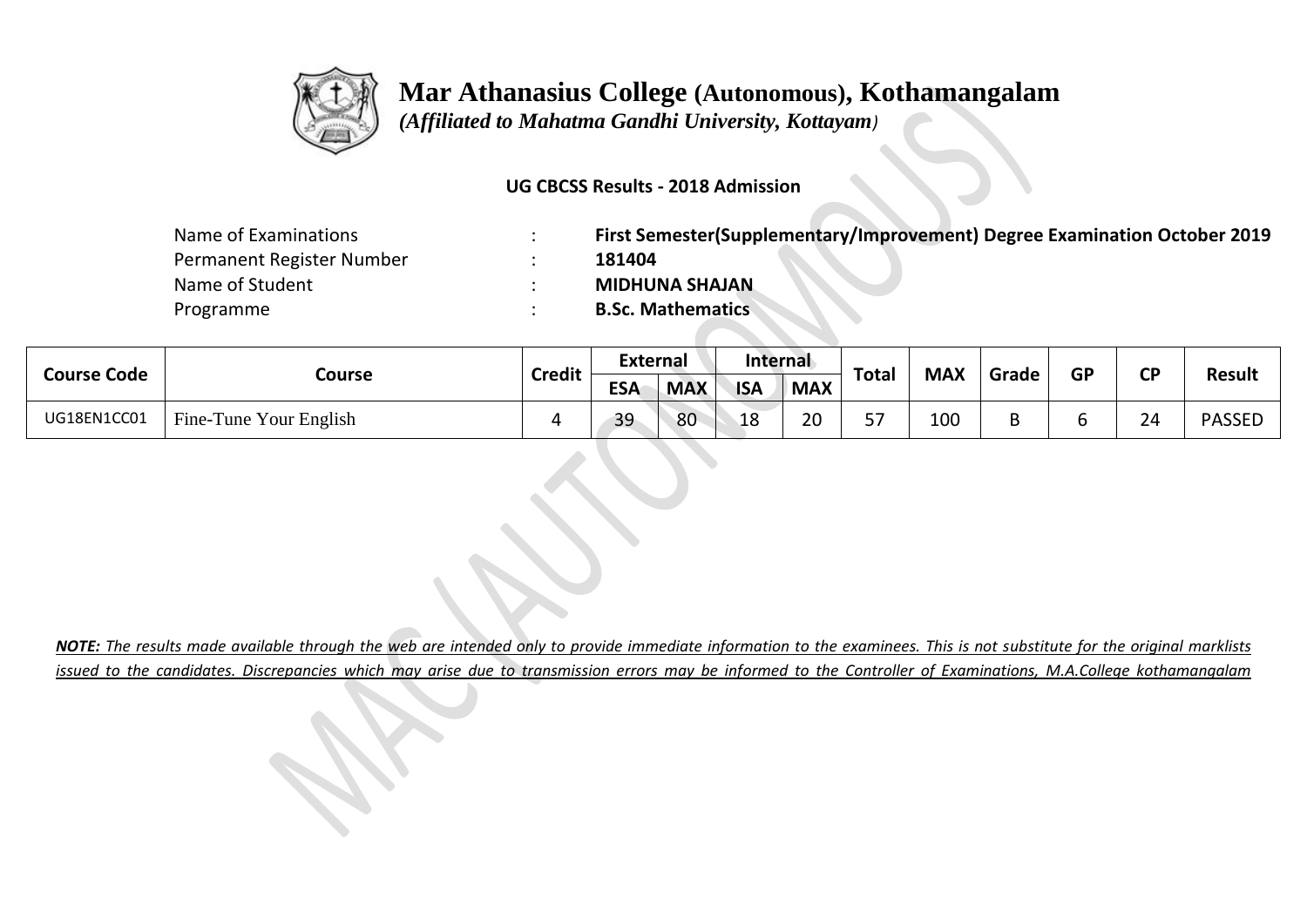

 *(Affiliated to Mahatma Gandhi University, Kottayam)*

#### **UG CBCSS Results - 2018 Admission**

| Name of Examinations      | First Semester(Supplementary/Improvement) Degree Examination October 2019 |
|---------------------------|---------------------------------------------------------------------------|
| Permanent Register Number | 181405                                                                    |
| Name of Student           | <b>NIKITA JIJO</b>                                                        |
| Programme                 | <b>B.Sc. Mathematics</b>                                                  |

| <b>Course Code</b> |                                         | <b>Credit</b> | External   |            | Internal   |             |              | <b>MAX</b>               |       | <b>GP</b> | σD |               |
|--------------------|-----------------------------------------|---------------|------------|------------|------------|-------------|--------------|--------------------------|-------|-----------|----|---------------|
|                    | Course                                  |               | <b>ESA</b> | <b>MAX</b> | <b>ISA</b> | <b>MAX</b>  | <b>Total</b> |                          | Grade |           |    | <b>Result</b> |
| UG18PH1CM01        | Properties Of Matter And Error Analysis | -             | 38         | 60         | LΟ         | $\sim$<br>ᅩ | 52<br>ں ر    | $\overline{\phantom{a}}$ | B+    |           | -- | <b>PASSED</b> |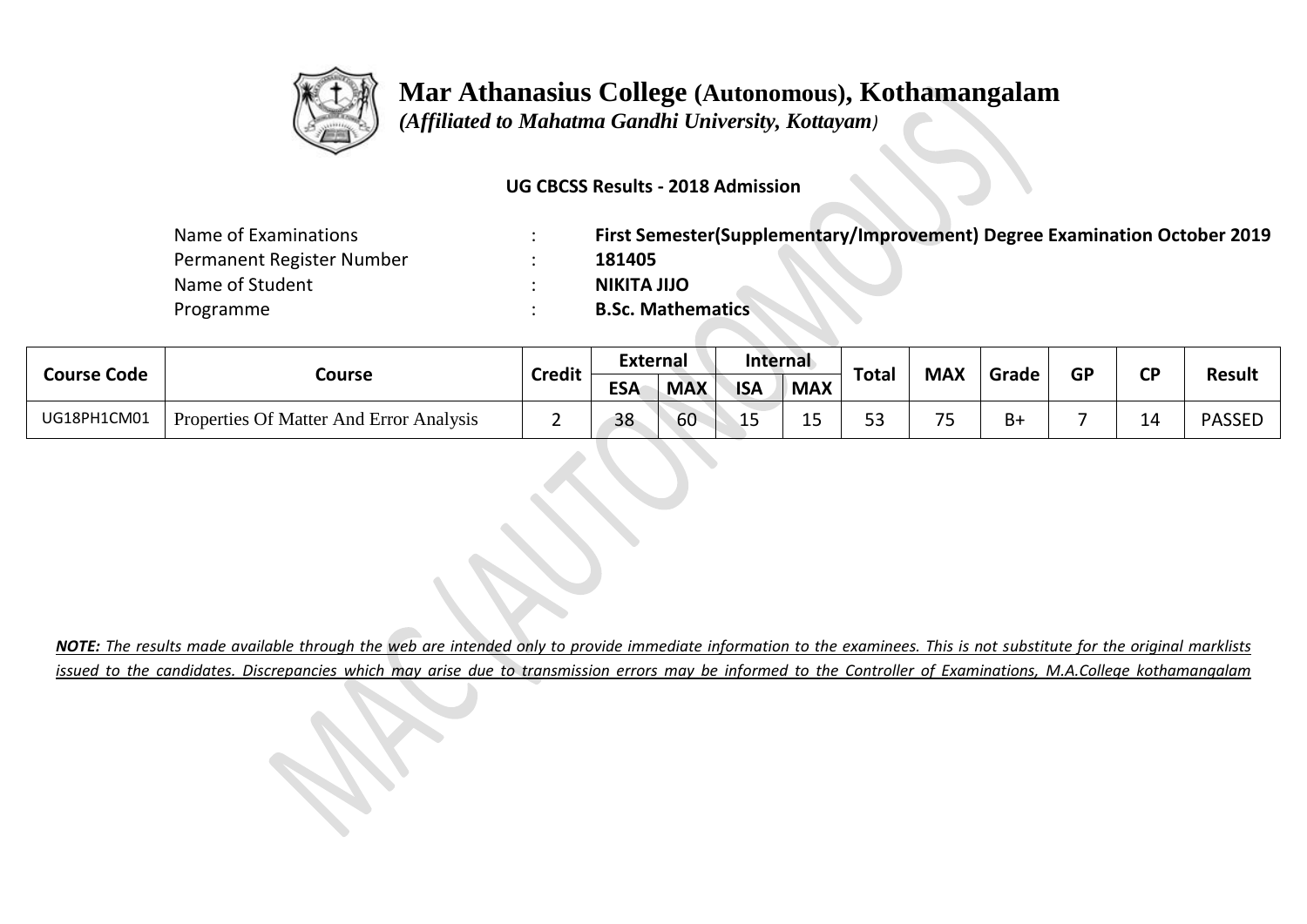

 *(Affiliated to Mahatma Gandhi University, Kottayam)*

#### **UG CBCSS Results - 2018 Admission**

| Name of Examinations      | First Semester(Supplementary/Improvement) Degree Examination October 2019 |
|---------------------------|---------------------------------------------------------------------------|
| Permanent Register Number | 181407                                                                    |
| Name of Student           | <b>PAVITHRA K R</b>                                                       |
| Programme                 | <b>B.Sc. Mathematics</b>                                                  |

| <b>Course Code</b> | Course               | <b>Credit</b> | External   |            | Internal   |            | <b>Total</b> | <b>MAX</b> | Grade | <b>GP</b> | σD | <b>Result</b> |
|--------------------|----------------------|---------------|------------|------------|------------|------------|--------------|------------|-------|-----------|----|---------------|
|                    |                      |               | <b>ESA</b> | <b>MAX</b> | <b>ISA</b> | <b>MAX</b> |              |            |       |           |    |               |
| UG18EN1CC02        | Pearls From The Deep |               | Ab         | 80         | 18         | 20         |              | 100        |       |           |    | <b>FAILED</b> |